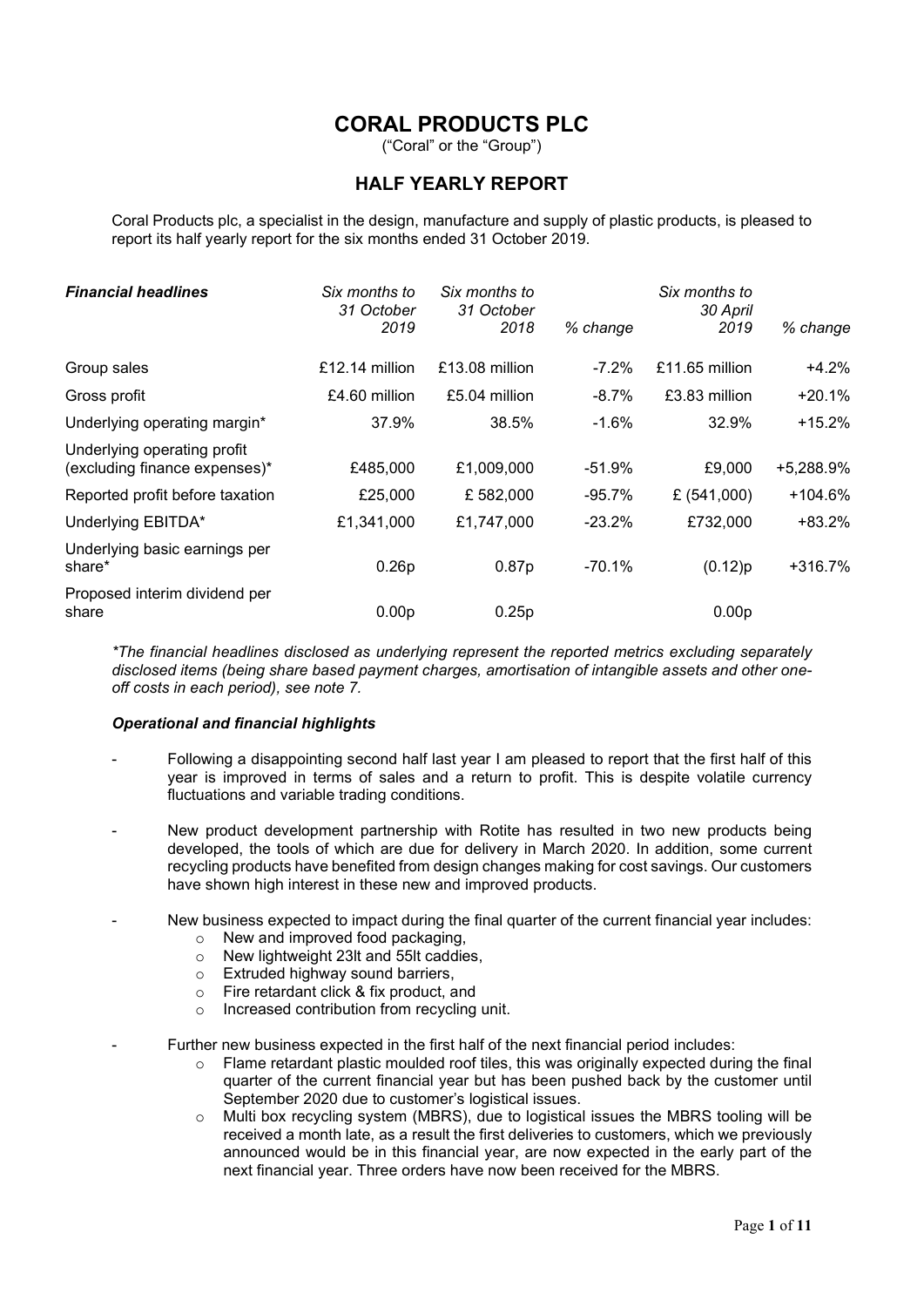- Strong net assets position has been maintained.
- The recently added state-of-the-art plastic recycling system is operating to expectations on an 8-hour, 5 day per week basis and contributing to the business. Due to customer demand it is planned to extend the operation to a 24-hour, 5 day per week by the end of this financial period.
- The Recycling plant has been granted reprocessing accreditation. This gives the opportunity to generate our own PRN's (packaging recovery notes) to mitigate the Government waste packaging levy incurred on the business.
- Extension to the on-line tote supply gained for the rest of this financial period and into the next.
- Due to operational changes the Haydock site is now more competitive when bidding for trade work. This has been proved with the recent trade orders gained from some high-profile customers.
- Additional European food packaging suppliers are now on stream and contributing.

# Commenting on today's results, Joe Grimmond, Coral's Chairman, said:

"In my Chairman's statement that accompanied the release of the 2019 accounts I expressed concerns over the uncertainties associated with the ongoing Brexit situation. Despite these concerns I am encouraged with the level of sales and profitability achieved over the period.

However, there was a softening of demand during November and December 2019, possibly related to General Election uncertainties, whilst January 2020 shows a renewed strengthening of demand.

Whilst the second half is encouraging with the recycling business moving to a 24-hour, 5 day a week operation, new lightweight products introduced to the market and the new plastic sound barrier, the delay in the delivery of the MBRS tooling and the continued uncertainties mean that we are likely to report a small loss before taxation overall for the full year and a small drop in EBITDA from the previous year. We are confident that we can build on this base and in our future performance."

#### **Enquiries**

| <b>Coral Products plc</b><br>Joe Grimmond, Non-Executive Chairman<br>Mick Wood, CEO             | Tel: 01942 272 882 |
|-------------------------------------------------------------------------------------------------|--------------------|
| <b>Nominated Adviser</b><br><b>Cairn Financial Advisers LLP</b><br>Tony Rawlinson / Liam Murray | Tel: 020 7213 0880 |
| <b>Broker</b><br><b>Cairn Financial Advisers LLP</b><br>David Lawman                            | Tel: 020 7213 0880 |
| <b>Capital Markets Consultants Limited</b><br><b>Richard Pearson</b>                            | Tel: 07515 587 184 |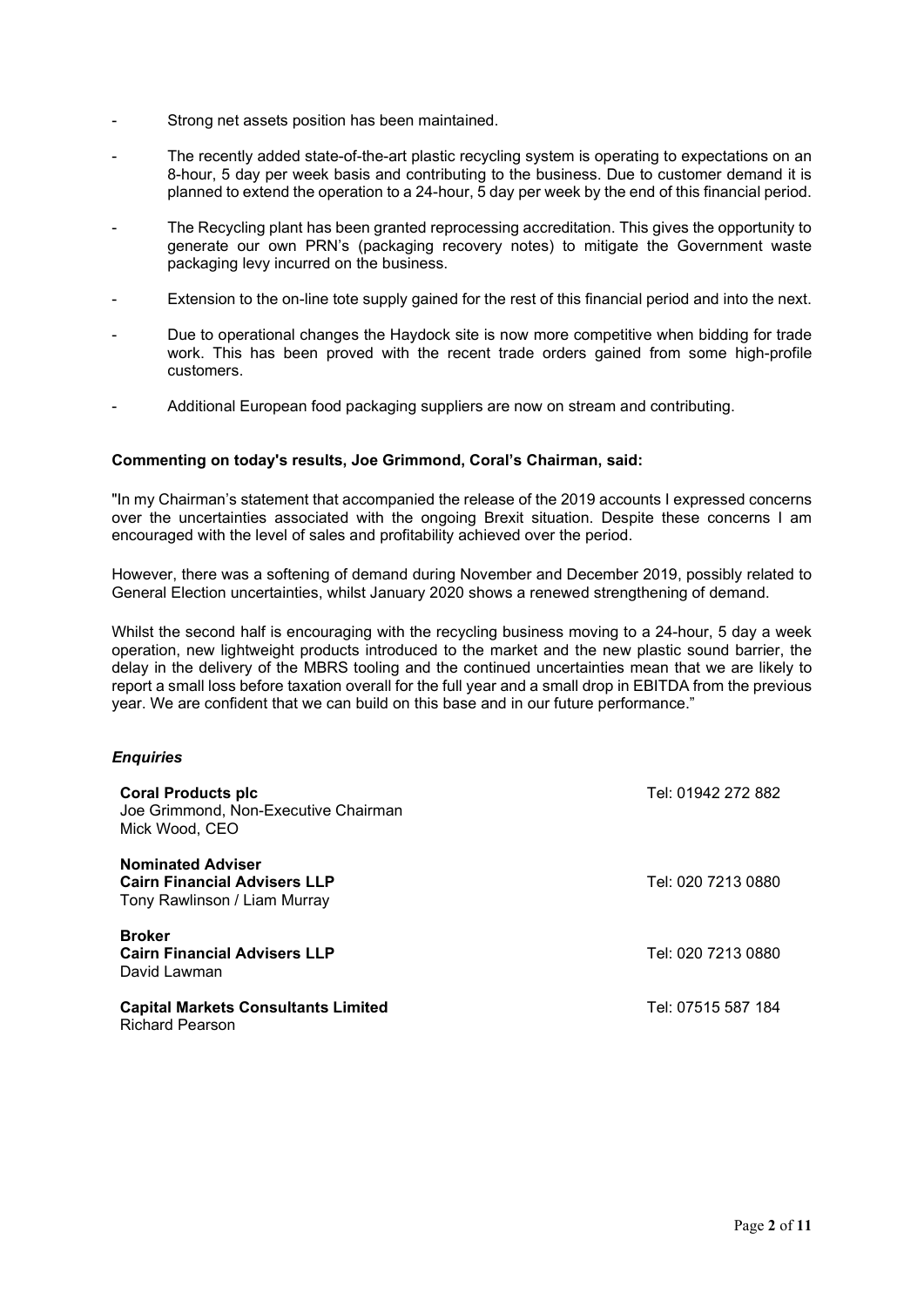# Chairman's Statement

#### Results and Financial Position

Trading in the first half of the current year shows revenue and gross profits both below the same period for last year, but showing an improved trend compared with last year's second half. Reported revenue was £12,143,000 (six months to 31 October 2018: £13,077,000), gross margins were 37.9% (2018: 38.5%) resulting in a gross profit of £4,601,000 (2018: £5,039,000) in the six months to 31 October 2019. Underlying EBITDA was £1,341,000 (2018: £1,747,000). Underlying profits decreased to £485,000 (2018: £1,009,000).

Separately disclosed expenses of £193,000 (2018: £222,000) comprised the amortisation of intangibles acquired on acquisition, share based payment charges over employee options and redundancy costs.

Finance costs were up from £205,000 to £267,000 in this period due to the increased levels of borrowing needed to fund capital expenditure and the adoption of IFRS 16.

Profit before tax after including all these items was £25,000 (2018: 1<sup>st</sup> half £582,000, 2<sup>nd</sup> half £541,000 loss).

The balance sheet net asset position, though registering a slight decrease, remains strong at £12,945,000 (2018: £13,749,000). This represents a solid asset platform for developing the business.

The Group's net debt has increased to £8,625,000 (2018: £6,868,000) due to, inter alia, the adoption of IFRS 16. The Group has undrawn bank facilities of £2.0 million, (2018: £1.9 million).

# **Operations**

#### Tatra-Rotalac Ltd

Following the below par performance in the second half of the 2019 year end, the cost saving initiatives made are now coming through in the business. The initiatives have resulted in improved competitiveness when tendering for work. The order book is now in a much-improved position and in conjunction with the lower cost base, new extrusion assets and sales resource, business performance is improving. This business has good potential and work is continuing to drive towards realising it.

#### Interpack Ltd

It is anticipated that the recently installed ice-cream container capacity at Coral Mouldings as well as additional recent collaborations with selected additional European suppliers will continue to drive further profitability in the food distributor business.

#### Global One-Pak Ltd

New recycled product offerings have been developed and sold to the customer base. The products meet the minimum 30% recycled rates mandated by the Government to be in force by 2021/22. Whilst profitability in this first half was impacted by the stop-start Brexit issue, even if the uncertainty prevails into the second half, we are confident that this is a short term issue that we can manage.

#### Coral Products (Mouldings) Ltd

The impact on the business from a major customer fire in the first quarter of this year impacted profitability along with the continuance of Brexit uncertainties and operational re-organisation costs. Full supply is now back in place at the customer and re-organisation costs are now completed on site making the business more streamlined and cost effective.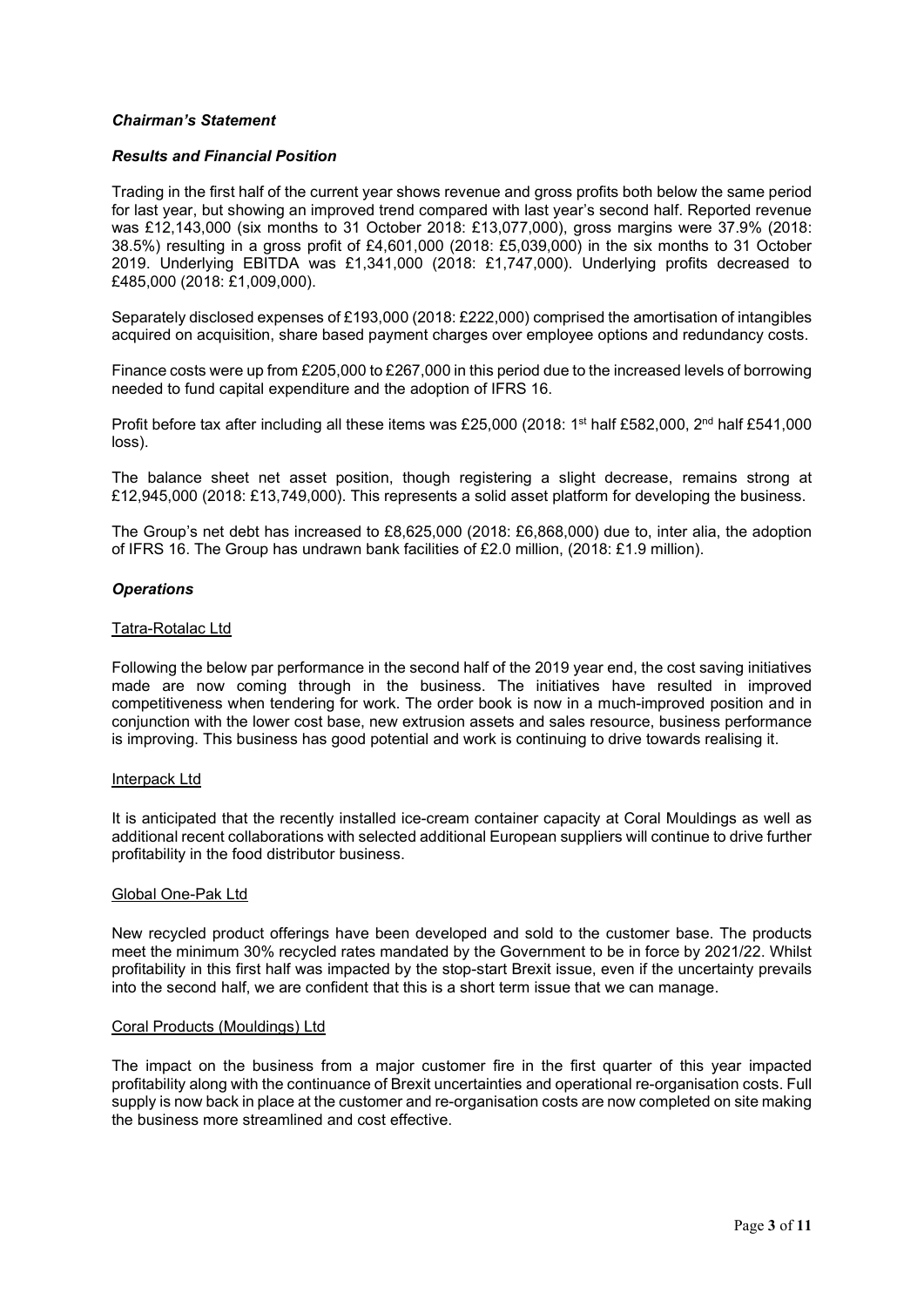The new recycling plant is fully operational and has recently been granted "re-processor" accreditation by the Environment Agency. The plant is now gearing up to run 24/5 days by the end of the first quarter 2020.

New lightweight products have been added to the site's portfolio which are expected to add value in the first quarter of 2020. In addition, many existing products are now being produced with high levels of recycled material content provided at a cost-effective value by the recycling plant.

The industry anticipated MBRS (multi-box recycling system) will now be available in May 2020 due to logistical issues. Designed in conjunction with major waste handlers, and with three orders already received along with letters of intent from others, we are excited by the potential impact on business profitability.

# Capital expenditure

Total capital expenditure in the first six months was £650,000 (2018: £810,000) of which £69,000 (2018: £244,000) related to Tatra-Rotalac, £375,000 related to Interpack, and the balance expended on continued improvements to the capabilities at Coral Mouldings.

# **Dividends**

Whilst there has been a marked improvement of performance in the first half of this year given the increased investment the Board has decided to defer any decision on dividend for the current year until we see the outcome for the full year.

#### **Outlook**

In my Chairman's statement that accompanied the release of the 2019 accounts I expressed concerns over the uncertainties associated with the ongoing Brexit situation. Despite these concerns I am encouraged with the level of sales and profitability achieved over the period.

However, there was a softening of demand during November and December 2019, possibly related to General Election uncertainties, whilst January 2020 shows a renewed strengthening of demand.

Whilst the second half is encouraging with the recycling business moving to a 24-hour, 5 day a week operation, new lightweight products introduced to the market and the new plastic sound barrier, the delay in the delivery of the MBRS tooling and the continued uncertainties mean that we are likely to report a small loss before taxation overall for the full year and a small drop in EBITDA from the previous year. We are confident that we can build on this base and in our future performance.

#### Brexit

With Brexit timelines still undecided, as a business, we continue to focus on operational cost control to enable an improved gross margin.

We know that the second half will be challenging for our business however our focus remains that of cost control across the four subsidiaries along with the introduction of new industry disruptive and profitable products across the range. These will be supplemented by the recycling business which we believe will leave the Group on a good sound footing both during and after the completion of Brexit.

Joe Grimmond Non-Executive Chairman 20 January 2020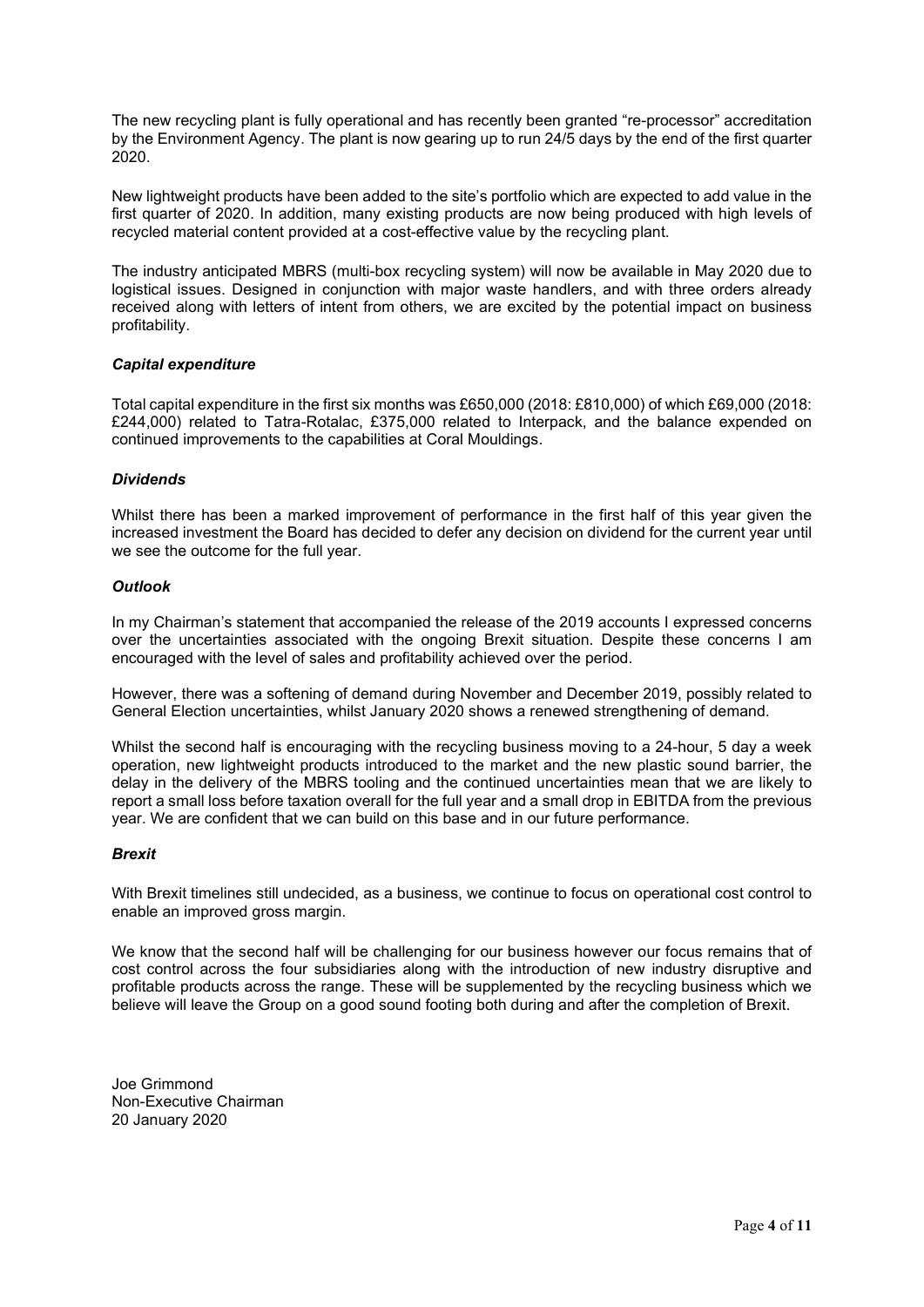# CONSOLIDATED STATEMENT OF COMPREHENSIVE INCOME

For the six months to 31 October 2019

|                                                              | <b>Notes</b> | Six months<br>to<br>31 October<br>2019<br>(unaudited) | Six months<br>to<br>31 October<br>2018<br>(unaudited) | Year to<br>30 April<br>2019<br>(audited) |
|--------------------------------------------------------------|--------------|-------------------------------------------------------|-------------------------------------------------------|------------------------------------------|
|                                                              |              | £000                                                  | £000                                                  | £000                                     |
| Revenue                                                      | 3            | 12,143                                                | 13,077                                                | 24,733                                   |
| Cost of sales                                                |              | (7, 542)                                              |                                                       |                                          |
|                                                              |              |                                                       | (8,038)                                               | (15, 861)                                |
| Gross profit                                                 |              | 4,601                                                 | 5,039                                                 | 8,872                                    |
| Operating costs                                              |              |                                                       |                                                       |                                          |
| <b>Distribution expenses</b>                                 |              | (622)                                                 | (575)                                                 | (1,246)                                  |
| Administrative expenses before<br>separately disclosed items |              | (3, 494)                                              | (3, 455)                                              | (6,608)                                  |
| Underlying operating profit                                  |              | 485                                                   | 1,009                                                 | 1,018                                    |
| Separately disclosed items:                                  |              |                                                       |                                                       |                                          |
| Share based payment charge                                   |              | (7)                                                   | (78)                                                  | (71)                                     |
| Amortisation of intangible assets                            |              | (138)                                                 | (144)                                                 | (289)                                    |
| Compensation for loss of office                              |              | (48)                                                  |                                                       |                                          |
| Reorganisation costs                                         |              |                                                       |                                                       | (179)                                    |
|                                                              |              | (193)                                                 | (222)                                                 | (539)                                    |
| Operating profit                                             |              | 292                                                   | 787                                                   | 479                                      |
| Finance expense                                              |              | (267)                                                 | (205)                                                 | (438)                                    |
| Profit before taxation                                       |              | 25                                                    | 582                                                   | 41                                       |
| Taxation                                                     | 4            |                                                       | (82)                                                  | 43                                       |
| Total comprehensive income                                   |              | 25                                                    | 500                                                   | 84                                       |
|                                                              |              |                                                       |                                                       |                                          |
| Earnings per ordinary share                                  | 5            |                                                       |                                                       |                                          |
| Basic and diluted (pence)                                    |              | 0.03                                                  | 0.61                                                  | 0.10                                     |
| Underlying basic (pence)                                     |              | 0.26                                                  | 0.87                                                  | 0.75                                     |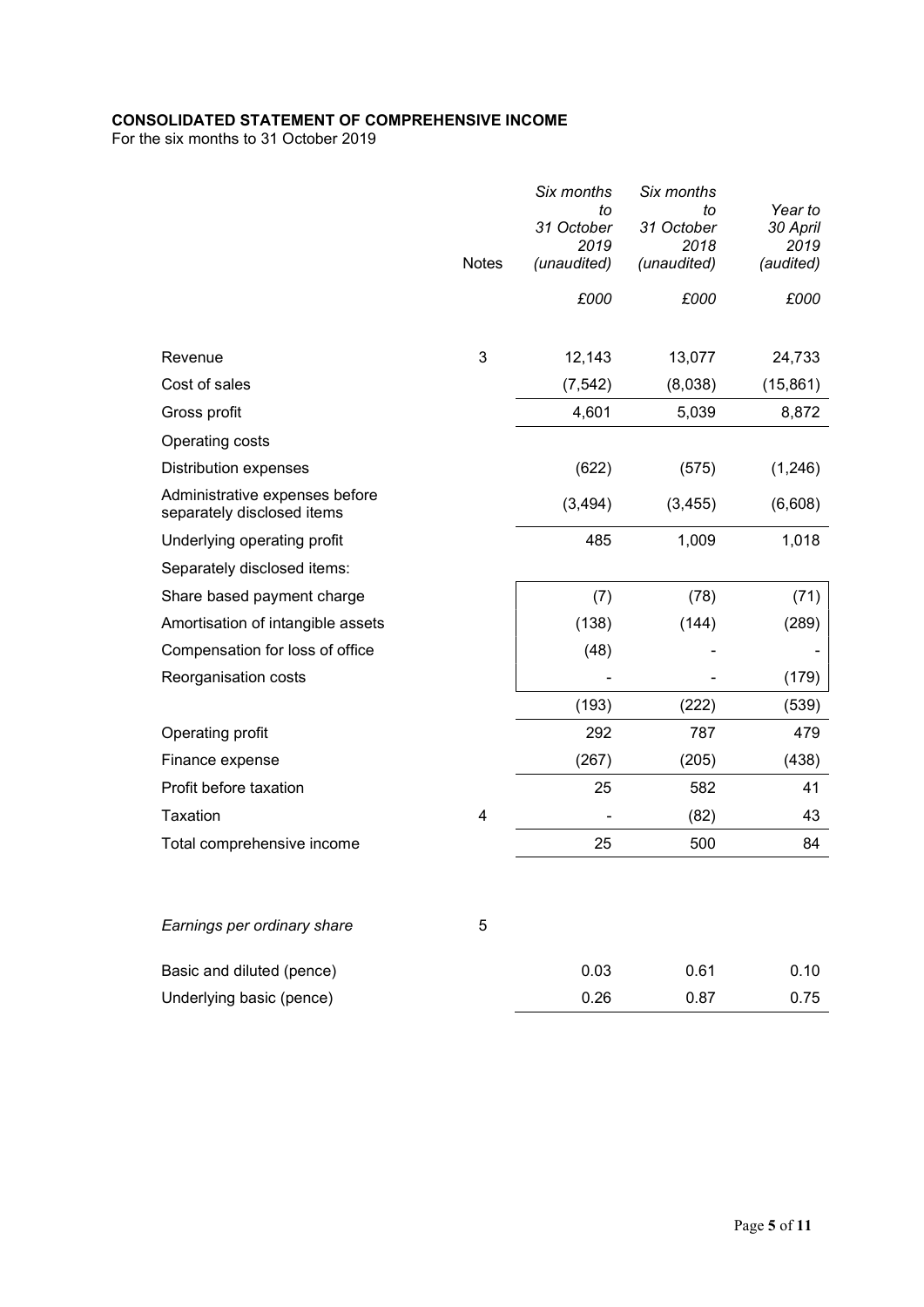# CONSOLIDATED STATEMENT OF FINANCIAL POSITION

At 31 October 2019

|                                  | 31 October<br>2019<br>(unaudited) | 31 October<br>2018<br>(unaudited) | 30 April<br>2019<br>(audited) |
|----------------------------------|-----------------------------------|-----------------------------------|-------------------------------|
|                                  | £000                              | £000                              | £000                          |
| <b>Non-current assets</b>        |                                   |                                   |                               |
| Goodwill                         | 5,495                             | 5,495                             | 5,495                         |
| Other intangible assets          | 1,263                             | 1,546                             | 1,401                         |
| Property, plant and equipment    | 9,406                             | 9,314                             | 9,411                         |
| Right of use assets              | 835                               |                                   |                               |
| Total non-current assets         | 16,999                            | 16,355                            | 16,307                        |
| <b>Current assets</b>            |                                   |                                   |                               |
| Inventories                      | 3,667                             | 3,278                             | 3,505                         |
| Trade and other receivables      | 5,783                             | 6,005                             | 5,521                         |
| Cash and cash equivalents        | 436                               | 727                               |                               |
| <b>Total current assets</b>      | 9,886                             | 10,010                            | 9,026                         |
| <b>Total assets</b>              | 26,885                            | 26,365                            | 25,333                        |
| <b>Current liabilities</b>       |                                   |                                   |                               |
| Bank overdrafts and borrowings   | (4, 779)                          | (4, 518)                          | (4,950)                       |
| Trade and other payables         | (4, 473)                          | (4, 554)                          | (3,834)                       |
| Corporation tax                  | (43)                              | (51)                              |                               |
| <b>Total current liabilities</b> | (9,295)                           | (9, 123)                          | (8, 784)                      |
| <b>Non-current liabilities</b>   |                                   |                                   |                               |
| <b>Borrowings</b>                | (4,282)                           | (3,077)                           | (3,268)                       |
| Deferred taxation liability      | (363)                             | (416)                             | (368)                         |
| Total non-current liabilities    | (4, 645)                          | (3, 493)                          | (3,636)                       |
| <b>Total liabilities</b>         | (13,940)                          | (12, 616)                         | (12, 420)                     |
| <b>Total net assets</b>          | 12,945                            | 13,749                            | 12,913                        |
|                                  |                                   |                                   |                               |
| <b>Equity</b>                    |                                   |                                   |                               |
| Share capital                    | 826                               | 826                               | 826                           |
| Share premium                    | 5,288                             | 5,288                             | 5,288                         |
| Other reserves                   | 1,567                             | 1,567                             | 1,567                         |
| Retained earnings                | 5,264                             | 6,068                             | 5,232                         |
| <b>Total equity</b>              | 12,945                            | 13,749                            | 12,913                        |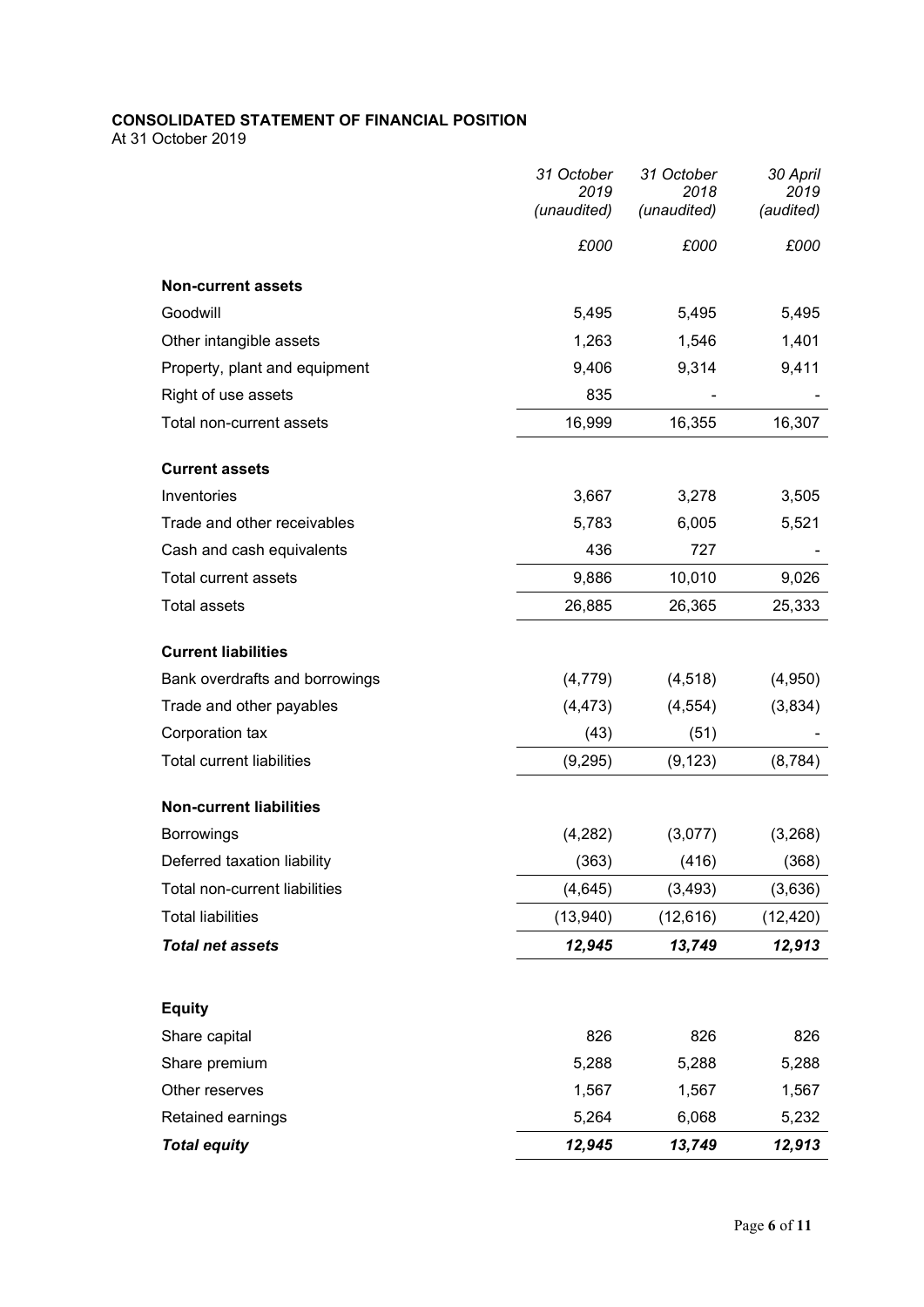# CONSOLIDATED STATEMENT OF CHANGES IN SHAREHOLDERS' EQUITY

For the six months to 31 October 2019 (unaudited)

|                                | Share<br>capital<br>£000 | <b>Share</b><br>premium<br>£000 | Other<br>reserves<br>£000 | Retained<br>earnings<br>£000 | Total<br>equity<br>£000 |
|--------------------------------|--------------------------|---------------------------------|---------------------------|------------------------------|-------------------------|
| At 1 May 2019                  | 826                      | 5,288                           | 1,567                     | 5,232                        | 12,913                  |
| Total comprehensive income     | ٠                        | -                               |                           | 25                           | 25                      |
| Credit for share based payment | $\blacksquare$           | ۰                               |                           |                              |                         |
| Dividend paid                  |                          | ٠                               |                           |                              |                         |
| At 31 October 2019             | 826                      | 5,288                           | 1,567                     | 5,264                        | 12,945                  |

For the six months to 31 October 2018 (unaudited)

|                                | Share<br>capital<br>£000 | Share<br>premium<br>£000 | Other<br>reserves<br>£000 | Retained<br>earnings<br>£000 | Total<br>equity<br>£000 |
|--------------------------------|--------------------------|--------------------------|---------------------------|------------------------------|-------------------------|
| At 1 May 2018                  | 826                      | 5,288                    | 1,567                     | 5.490                        | 13,171                  |
| Total comprehensive income     | -                        | ٠                        |                           | 500                          | 500                     |
| Credit for share based payment | -                        | ۰                        | ۰                         | 78                           | 78                      |
| Dividend paid                  | $\overline{\phantom{a}}$ | ۰                        |                           | -                            |                         |
| At 31 October 2018             | 826                      | 5,288                    | 1,567                     | 6,068                        | 13,749                  |

For the year ended 30 April 2019 (audited)

|                                | Share<br>capital<br>£000 | Share<br>premium<br>£000 | Other<br>reserves<br>£000 | Retained<br>earnings<br>£000 | Total<br>equity<br>£000 |
|--------------------------------|--------------------------|--------------------------|---------------------------|------------------------------|-------------------------|
| At 1 May 2018                  | 826                      | 5,288                    | 1,567                     | 5.490                        | 13,171                  |
| Total comprehensive loss       | $\blacksquare$           | $\blacksquare$           | -                         | 84                           | 84                      |
| Credit for share based payment | $\blacksquare$           | $\blacksquare$           | -                         | 71                           | 71                      |
| Dividend paid                  | ۰                        | ۰                        | -                         | (413)                        | (413)                   |
| At 30 April 2019               | 826                      | 5,288                    | 1,567                     | 5,232                        | 12,913                  |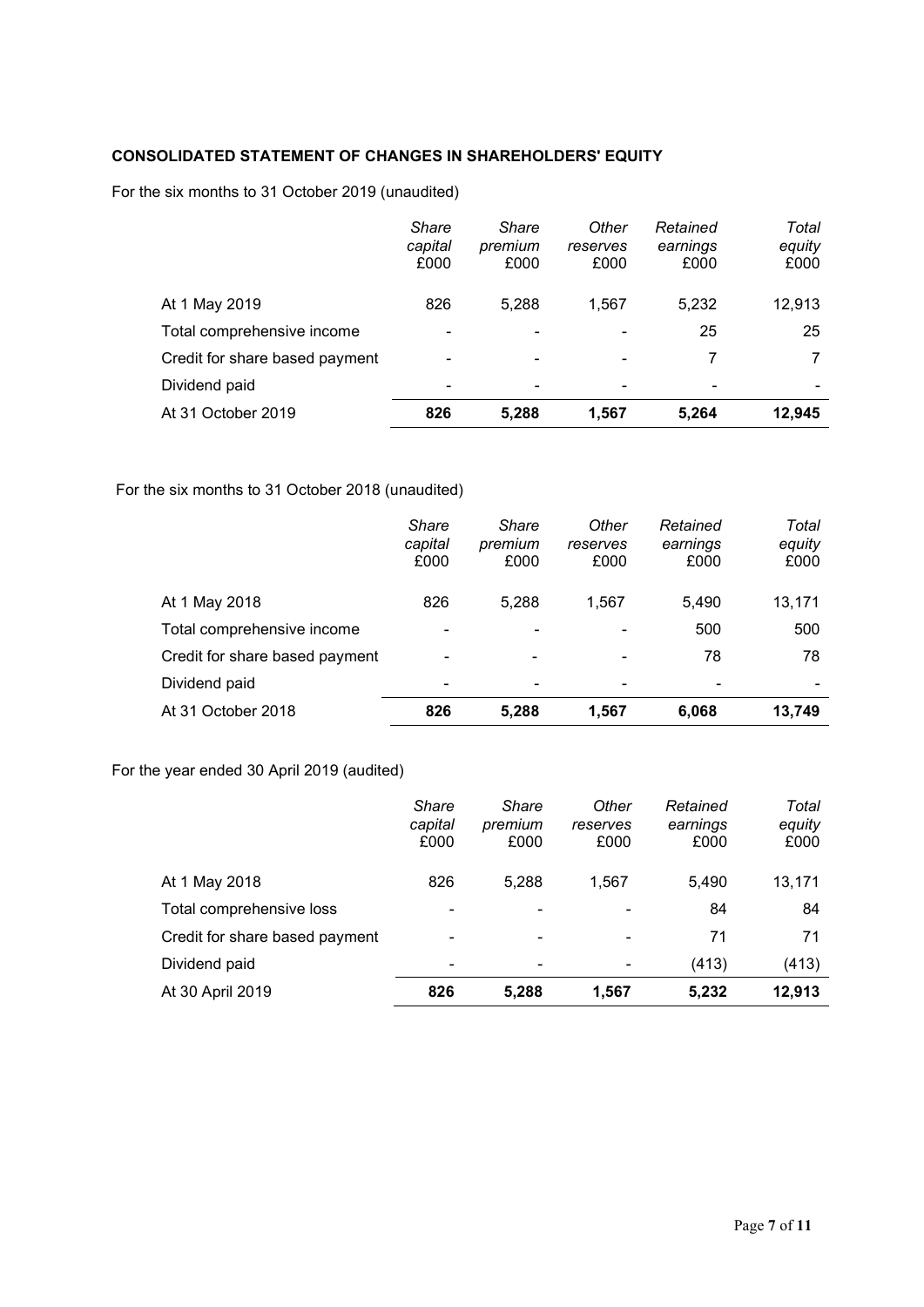# CONSOLIDATED STATEMENT OF CASH FLOWS

For the six months to 31 October 2019

|                                                            | Six months to       | Six months to<br>31 October | Year to<br>30 April |
|------------------------------------------------------------|---------------------|-----------------------------|---------------------|
|                                                            | 31 October<br>2019  | 2018<br>(unaudited)         | 2019<br>(audited)   |
|                                                            | (unaudited)<br>£000 | £000                        | £000                |
| Cash flow from operating activities                        |                     |                             |                     |
| Profit for the period after tax                            | 25                  | 500                         | 84                  |
| <b>Adjustments for:</b>                                    |                     |                             |                     |
| Depreciation                                               | 733                 | 738                         | 1,461               |
| Loss on disposal of fixed assets                           |                     | 3                           | (23)                |
| Intangibles amortisation                                   | 138                 | 144                         | 289                 |
| Share based payment charge                                 | 7                   | 78                          | 71                  |
| <b>Taxation charge</b>                                     |                     | 82                          | (43)                |
| Interest payable                                           | 267                 | 205                         | 438                 |
| (Increase)/decrease in inventories                         | (162)               | (414)                       | (641)               |
| (Increase)/decrease in trade and other receivables         | (262)               | (553)                       | (69)                |
| Increase/(decrease) in trade and other payables            | 639                 | 645                         | (75)                |
| UK corporation tax paid                                    |                     |                             | 2                   |
| Net cash generated from operating activities               | 1,385               | 1,428                       | 1,494               |
|                                                            |                     |                             |                     |
| Cash flow from investing activities                        |                     |                             |                     |
| Proceeds from disposal of property, plant and<br>equipment |                     |                             | 33                  |
| Acquisition of property, plant and equipment               | (17)                | (180)                       | (690)               |
| Net cash used in investing activities                      | (17)                | (180)                       | (657)               |
| Cash flow from financing activities                        |                     |                             |                     |
| Proceeds of new asset finance                              |                     |                             |                     |
| Dividend paid                                              |                     |                             | 350                 |
| Interest paid                                              | (267)               | (205)                       | (413)<br>(438)      |
| Repayments of bank borrowings                              | (93)                | (75)                        | (151)               |
| Finance lease principal payments                           | (672)               | (539)                       | (801)               |
| New bank loans raised                                      | 500                 |                             |                     |
| Movements on invoice discounting facility                  | (373)               | (173)                       | 118                 |
| Net cash used in financing activities                      | (905)               | (992)                       | (1, 335)            |
|                                                            |                     |                             |                     |
| Net increase/(decrease) in cash and cash<br>equivalents    | 463                 | 256                         | (498)               |
| Cash and cash equivalents at the start of the period       | (27)                | 471                         | 471                 |
| Cash and cash equivalents at the end of the period         | 436                 | 727                         | (27)                |
|                                                            |                     |                             |                     |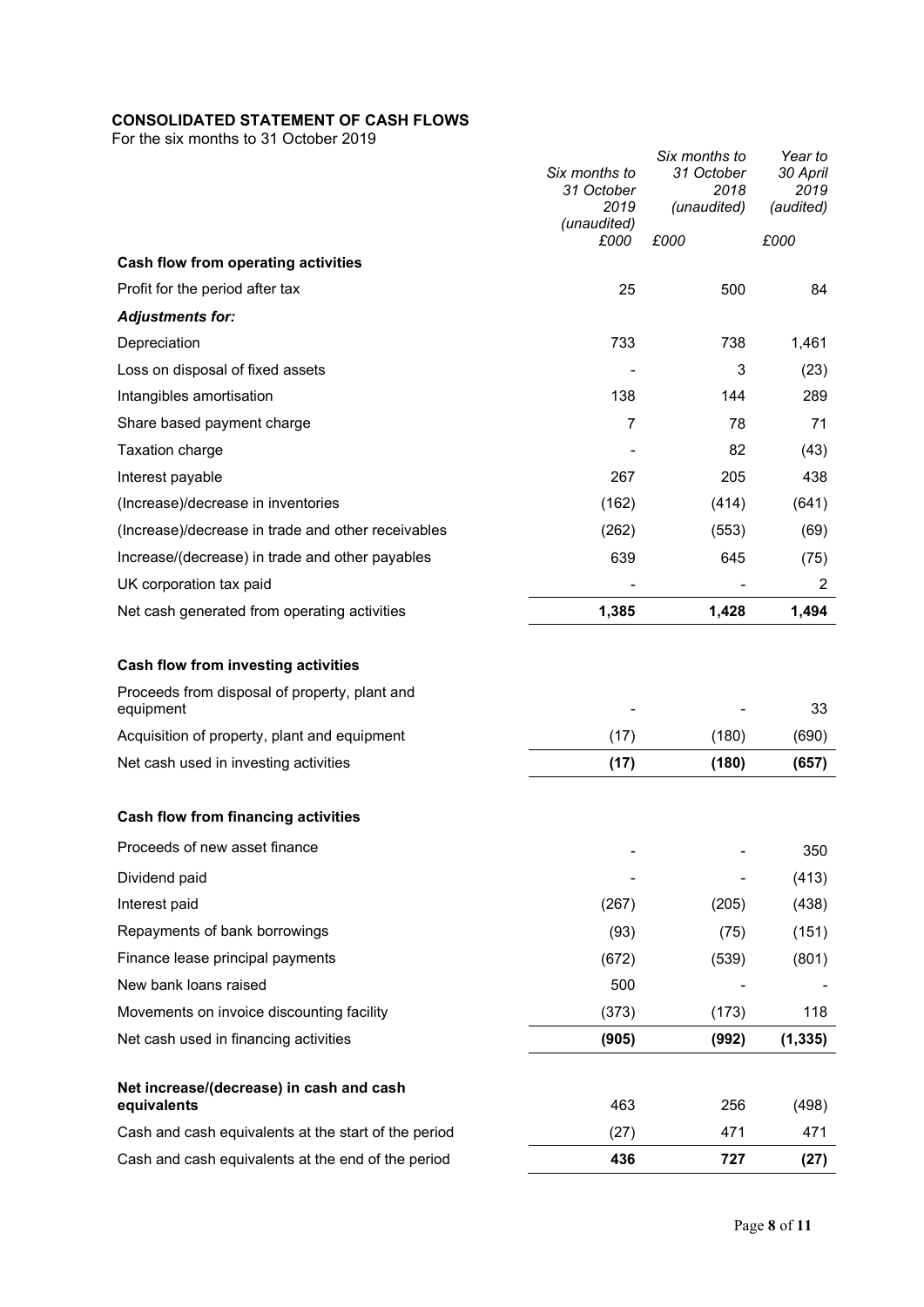# 1. Basis of preparation

The financial information set out in this Interim Report does not constitute statutory accounts as defined in Section 435 of the Companies Act 2006.

The Group's statutory financial statements for the year ended 30 April 2019, prepared under IFRS, have been filed with the Registrar of Companies. The auditor's report on those financial statements was unqualified and did not contain a statement under Section 498 (2) or (3) of the Companies Act 2006.

The interim financial information has been prepared in accordance with the recognition and measurement principles of International Financial Reporting Standards (IFRS) and on the same basis and using the same accounting policies as used in the financial statements for the year ended 30 April 2019.

The Interim Report has not been reviewed in accordance with the International Standard on Review Engagement 2410 issued by the Auditing Practices Board.

# 2. Significant accounting policies

The accounting policies applied by the Group in these condensed consolidated interim financial statements are the same as those applied by the Group in its consolidated financial statements for the year ended 30 April 2019.

Adoption of IFRS 16 on 1 May 2019 has resulted in the Group recognising right of use assets and lease liabilities for all contracts that are, or contain a lease. The board has applied the modified retrospective adoption method in IFRS 16 and has therefore recognised leases on balance sheet as at 1 May 2019. In addition, it has decided to measure right of use assets by reference to the measurement of the lease liability on that date.

#### 3. Revenue

All production is based in the United Kingdom. The geographical analysis of revenue is shown below:

|                                                                           | Six months to<br>31 October<br>2019<br>(unaudited)<br>£000 | Six months to<br>31 October<br>2018<br>(unaudited)<br>£000 | Year to<br>30 April<br>2019<br>(audited)<br>£000 |
|---------------------------------------------------------------------------|------------------------------------------------------------|------------------------------------------------------------|--------------------------------------------------|
| United Kingdom                                                            | 11,433                                                     | 12.283                                                     | 23,269                                           |
| Rest of Europe                                                            | 648                                                        | 710                                                        | 715                                              |
| Rest of the World                                                         | 62                                                         | 84                                                         | 749                                              |
|                                                                           | 12.143                                                     | 13,077                                                     | 24,733                                           |
| Turnover by business activity<br>Sale and manufacture of plastic products | 12,143                                                     | 13,077                                                     | 24,733                                           |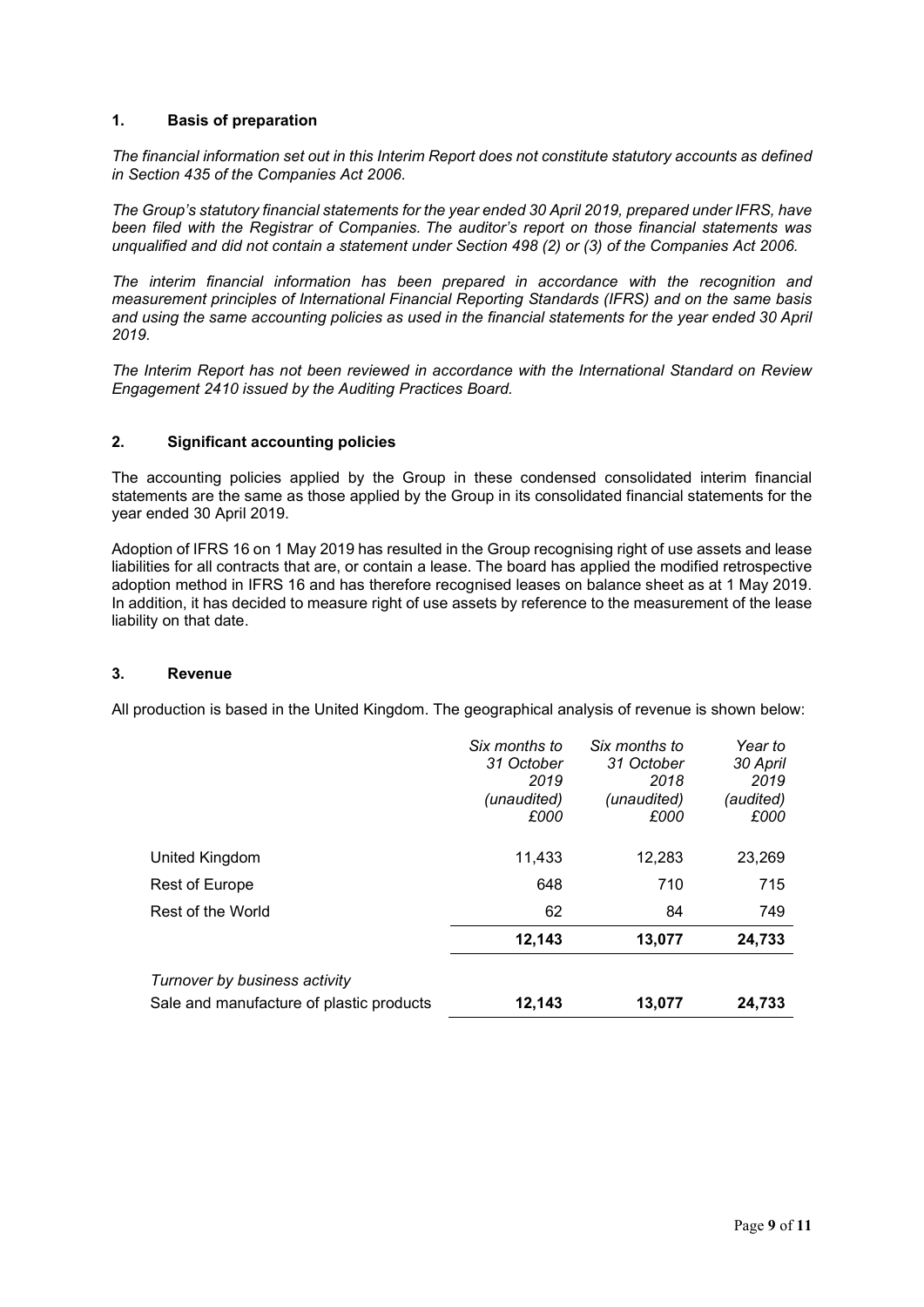# 4. Taxation

The taxation charge for the six months to 31 October 2019 is based on the effective taxation rate, which is estimated will apply to earnings for the year ending 30 April 2020. The rate used is below the applicable UK corporation tax rate of 19% due to the utilisation of tax losses in the period.

# 5. Earnings per share

Basic and underlying earnings per ordinary share are calculated using the weighted average number of ordinary shares in issue during the financial period of 82,614,865 (31 October 2018: 82,614,865 and 30 April 2019: 82,614,865).

|                                               | Six months to<br>31 October<br>2019<br>(unaudited) |      | Six months to<br>31 October<br>2018<br>(unaudited) |      | Year to<br>30 April<br>2019<br>(audited) |      |
|-----------------------------------------------|----------------------------------------------------|------|----------------------------------------------------|------|------------------------------------------|------|
|                                               | £000                                               | р    | £000                                               | р    | £000                                     | p    |
| Basic and diluted earnings per ordinary share |                                                    |      |                                                    |      |                                          |      |
| Profit/(loss) for the period after tax        | 25                                                 | 0.03 | 500                                                | 0.61 | 84                                       | 0.10 |
|                                               |                                                    |      |                                                    |      |                                          |      |
| Underlying earnings per ordinary share        |                                                    |      |                                                    |      |                                          |      |
| Underlying profit for the period after tax    | 218                                                | 0.26 | 722                                                | 0.87 | 623                                      | 0.75 |

#### 6. Movement in Net Debt

Net debt incorporates the Group's borrowings and bank overdrafts less cash and cash equivalents. A reconciliation of the movement in the net debt is shown below:

|                                                         | Six months<br>to<br>31 October<br>2019<br>(unaudited) | Six months<br>to<br>31 October<br>2018<br>(unaudited) | Year to<br>-30<br>April<br>2019<br>(audited) |
|---------------------------------------------------------|-------------------------------------------------------|-------------------------------------------------------|----------------------------------------------|
|                                                         | £000                                                  | £000                                                  | £000                                         |
| Net increase/(decrease) in cash and cash<br>equivalents | 463                                                   | 256                                                   | (616)                                        |
| (Increase)/decrease in bank and other loans             | (9)                                                   | 248                                                   | 151                                          |
| Increase in finance leases                              | (862)                                                 | (61)                                                  | (441)                                        |
| Movement in net debt in the financial period            | (408)                                                 | 443                                                   | (906)                                        |
| Net debt at beginning of period                         | (8,217)                                               | (7, 311)                                              | (7, 311)                                     |
| Net debt at end of period                               | (8,625)                                               | (6,868)                                               | (8, 217)                                     |